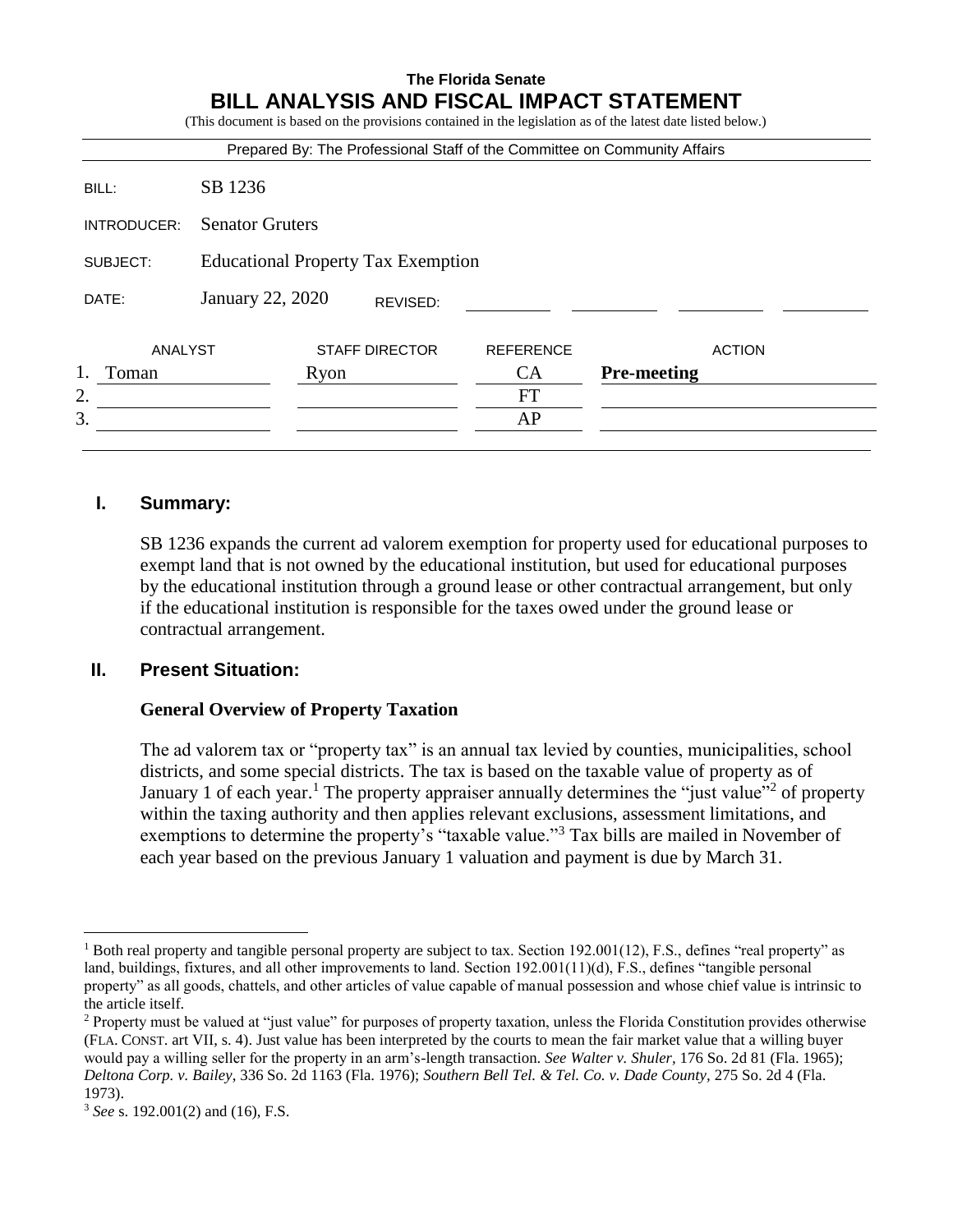The Florida Constitution prohibits the state from levying ad valorem taxes<sup>4</sup> and limits the Legislature's authority to provide for property valuations at less than just value, unless expressly authorized.<sup>5</sup>

The just valuation standard generally requires the property appraiser to consider the highest and best use of property;<sup>6</sup> however, the Florida Constitution authorizes certain types of property to be valued based on their current use (classified use assessments), which often result in lower assessments. Properties that receive classified use treatment in Florida include: agricultural land, land producing high water recharge to Florida's aquifers, and land used exclusively for noncommercial recreational purposes;<sup>7</sup> land used for conservation purposes;<sup>8</sup> historic properties when authorized by the county or municipality;<sup>9</sup> and certain working waterfront property.<sup>10</sup>

### **Educational Property Tax Exemption**

All property in the state is subject to taxation unless it is expressly exempted.<sup>11</sup> Section 196.012, F.S., provides a number of relevant definitions related to exemptions:

- "Exempt use of property" or "use of property for exempt purposes" means predominant or exclusive use of property owned by an exempt entity for educational, literary, scientific, religious, charitable, or governmental purposes.<sup>12</sup>
- "Exclusive use of property" means use of property solely for exempt purposes.<sup>13</sup>
- "Use" means the exercise of any right or power over real or personal property incident to the ownership of the property.<sup>14</sup>

Property used for educational purposes is generally exempt from property tax in Florida.<sup>15</sup> Generally, in order to be exempt, the property has to be both owned by an educational institution and used for educational purposes by the educational institution or another exempt entity.<sup>16</sup>

The exemption also covers several additional educational situations:

- Certain workshops that provide rehabilitation and retraining of disabled persons;
- Certain portions of property used by college fraternities and sororities;
- The use of property by certain public fairs and expositions;
- Situations where the property used for educational purposes and the educational institution are owned by the same persons; and

 $12$  Section 196.012(1), F.S.

<sup>16</sup> *Id.*

 $\overline{a}$ 

 $4$  FLA. CONST. art. VII, s. 1(a).

<sup>5</sup> *See* FLA. CONST. art. VII, s. 4.

<sup>6</sup> Section 193.011(2), F.S.

 $7$  FLA. CONST. art. VII, s. 4(a).

<sup>8</sup> FLA. CONST. art. VII, s. 4(b).

 $9$  FLA. CONST. art. VII, s. 4(e).

 $10$  FLA. CONST. art. VII, s. 4(j).

<sup>11</sup> *See* FLA. CONST. art. VII, ss. 3 and 4, and s. 196.001, F.S.

<sup>&</sup>lt;sup>13</sup> Section 196.012(2), F.S. Such purposes may include more than one class of exempt use.

<sup>&</sup>lt;sup>14</sup> Section 196.012(4), F.S.

<sup>&</sup>lt;sup>15</sup> Section 196.198, F.S.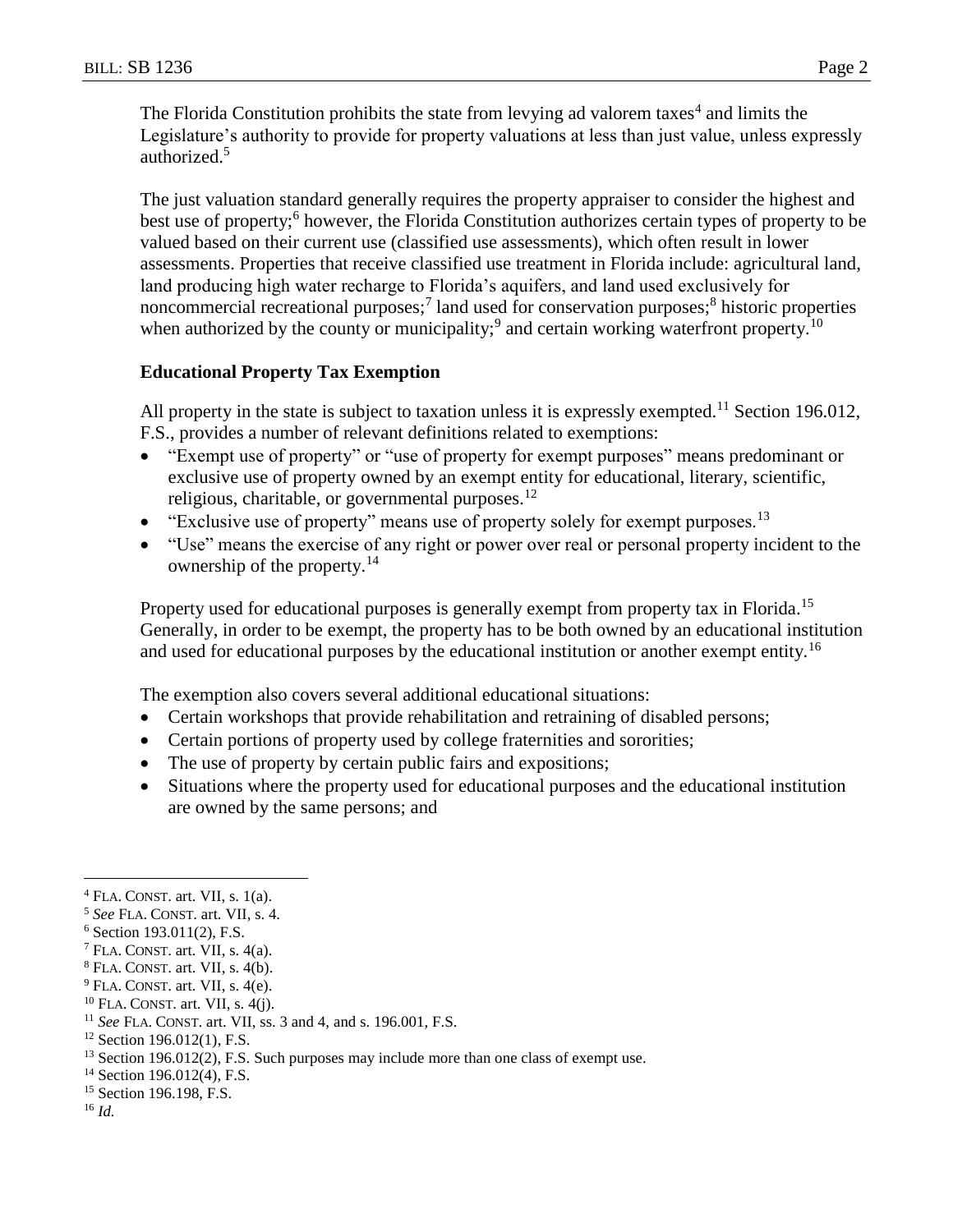• Property owned by a non-profit entity but used for educational purposes by a  $501(c)(3)$ educational institution that uses the property under a ground lease or other contractual arrangement to provide education for students prekindergarten through grade  $8.17$ 

## **Nonprofit Entity Status within Other Property Tax Exemptions**

Chapter 196, F.S., features a number of property tax exemptions, which specify certain nonprofit ownership or usage criterion to govern a property's qualification for an exemption. These include:

- Section 196.196, F.S. (Determining whether property is entitled to charitable, religious, scientific, or literary).
- Section 196.197, F.S. (Additional provisions for exempting property used by hospitals, nursing homes, and homes for special services).
- Section 196.1975, F.S. (Exemption for property used by nonprofit homes for the aged).
- Section 196.1978, F.S. (Affordable housing property exemption).

### **Leaseholds and Leasebacks<sup>18</sup>**

Generally, a leasehold represents interests in real property held under a rental agreement in which the owner gives the lessee the right to occupy or use the land for a period of time; or signifies the asset representing the right of the lessee to use the leased property. A leaseback is a transaction whereby a transferor sells property and later leases back the property. In a saleleaseback arrangement, for example, an educational institution might sell its property to a new and separate entity and subsequently lease the property from the new and separate entity.

### **III. Effect of Proposed Changes:**

**Section 1** amends s. 196.198, F.S., to provide that land, buildings, and other improvements to real property used exclusively for educational purposes are also exempt from ad valorem taxes if an educational institution, under a ground lease or other contractual arrangement, owns the buildings and other improvements to the real property and is responsible for any taxes owed under the ground lease or contractual arrangement. For such leasehold properties, the educational institution shall receive the full benefit from the exemption. The owner of the property shall disclose to the educational institution the full amount of the benefit derived from the exemption and the method for ensuring the educational institution receives the benefit.

**Section 2** provides an effective date of July 1, 2020.

### **IV. Constitutional Issues:**

A. Municipality/County Mandates Restrictions:

None.

 $\overline{a}$ <sup>17</sup> *Id.*

<sup>&</sup>lt;sup>18</sup>See BLACK'S LAW DICTIONARY (6<sup>th</sup> ed. 1990).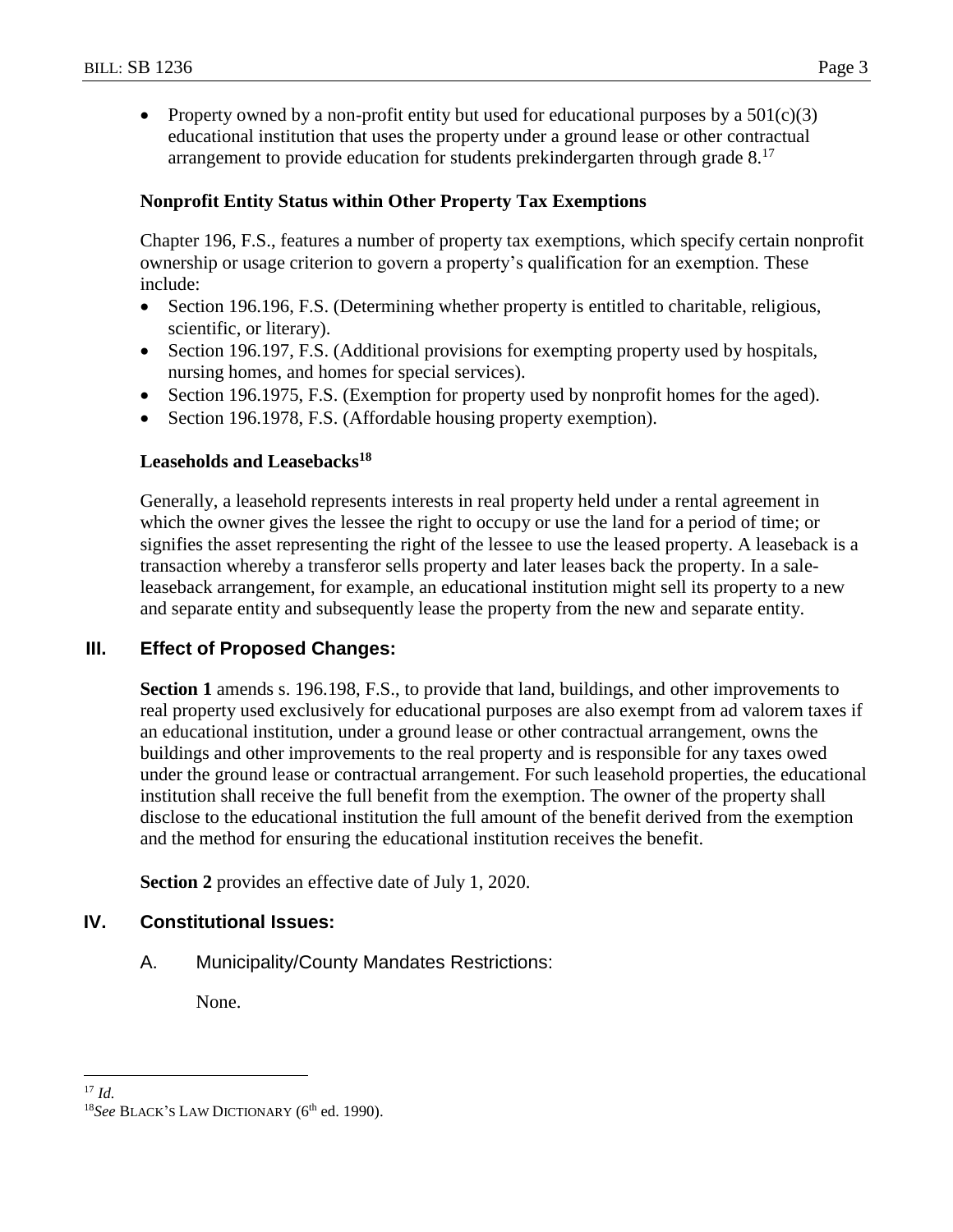B. Public Records/Open Meetings Issues:

None.

C. Trust Funds Restrictions:

None.

D. State Tax or Fee Increases:

None.

E. Other Constitutional Issues:

None identified.

### **V. Fiscal Impact Statement:**

A. Tax/Fee Issues:

The Revenue Estimating Conference has not yet determined the fiscal impact of the bill.

B. Private Sector Impact:

Educational institutions that meet the bill's new exemption qualifying parameters will likely pay less property tax.

C. Government Sector Impact:

The Department of Revenue would need to amend Form DR-504 and Rule 12D-16.002,  $F.A.C.<sup>19</sup>$ 

### **VI. Technical Deficiencies:**

None.

 $\overline{a}$ 

### **VII. Related Issues:**

The provisions of SB 1236 would provide an exemption if, "... an educational institution, under a ground lease or other contractual arrangement, owns the buildings and other improvements ...." (lines 50-53 of the bill). It is unclear how an educational institution *owns* buildings or other improvements *under a lease*; the educational institution either owns the buildings and other improvements or leases them. It may be that the sponsor intends the relevant bill language to read: (replace lines 50-54) "educational institution that owns the buildings and other improvements to the real property uses *the land* under a ground lease or other contractual arrangement and is responsible for any…."

<sup>19</sup> Florida Department of Revenue, *SB 1236 Agency Bill Analysis* (Jan. 15, 2020) (on file with the Senate Committee on Community Affairs).